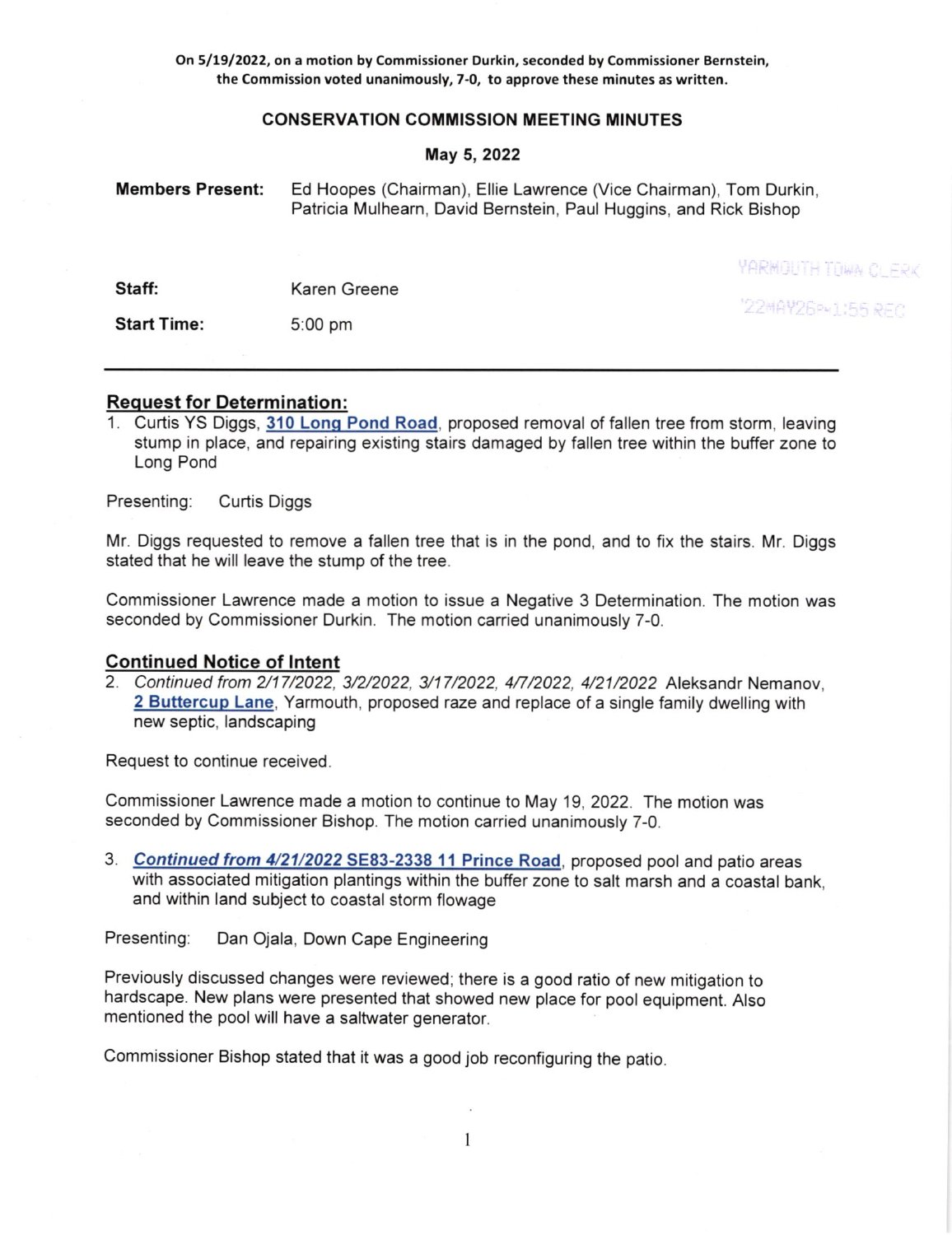### On 5/l912022, on a motion by Commissioner Durkin, seconded by Commissioner Bernstein, the Commission voted unanimously, 7-0, to approve these minutes as written.

Neighbor Andrew Mills, of 166 Baxter Road, thanked the owner for moving the pool equipment. He also asked if a retractable pool cover is required given the proximity to marsh as a deterrent to wildlife coming in, per a policy POV.

Chairman Hoopes answered, no. Dan Ojala stated that no fence regulation are in place; will inquire with the owner about their desire to do so.

Commissioner Lawrence made a motion to issue an Order of Conditions. The motion was seconded by Commissioner Bernstein. The motion carried unanimously 7-0.

4. Continued from 2/17/2022, 3/17/2022, 4/7/2022, 4/21/2022 SE83-2321 Joseph Gilmore, 150 South Street (f/k/a 181 River Street), Yarmouth, raze two single family dwellings and replace with one nine-bedroom single family dwelling, pool, new septic, redeveloped driveways and planting mitigation within riverfront area, land subject to coastal storm flowage, and buffer zone to coastal bank

Presenting: Dan Ojala, Down Cape Engineering

Chairman Hoopes stated that the plans were not received until today, and the Commission would like time to review; he suggested continuing to May 19, 2022.

Understanding that the hearing is continued, Dan Ojala stated that he would like to introduce the plan; he highlighted the changes of reducing square footage of the pool patio and eliminating the loop of the driveway, regrading around the pool, increasing swales, and putting the pool equipment behind the retaining wall.

Commissioner Bishop made a motion to continue to May 19, 2022. fhe motion was seconded by Commissioner Durkin. The motion carried unanimously 7-0.

5. Continued from 3/17/2022, 4/7/2022, 4/21/2022 SE83-2329 Joseph and Dorothy Peterson, Trustees, 50 Alms House Road, Yarmouth, proposed upgrade of existing septic system and installation of a new potable water well within the buffer zone to a salt marsh and bordering vegetated wetland and within land subject to coastal storm flowage.

Chairman Hoopes read into the record the detailed correspondence from Laura Gill, new owner of the property, requesting to withdraw the Notice of lntent application. He added that it would be withdrawn without prejudice and they can refile in the future as needed; no vote needed.

# Certificate of Compliance:

6. SE83-2052 145 South Street, Yarmouth, MA

Commissioner Mulhearn made a motion to issue a Certificate of Compliance. The motion was seconded by Commissioner Huggins. The motion carried unanimously 7-0.